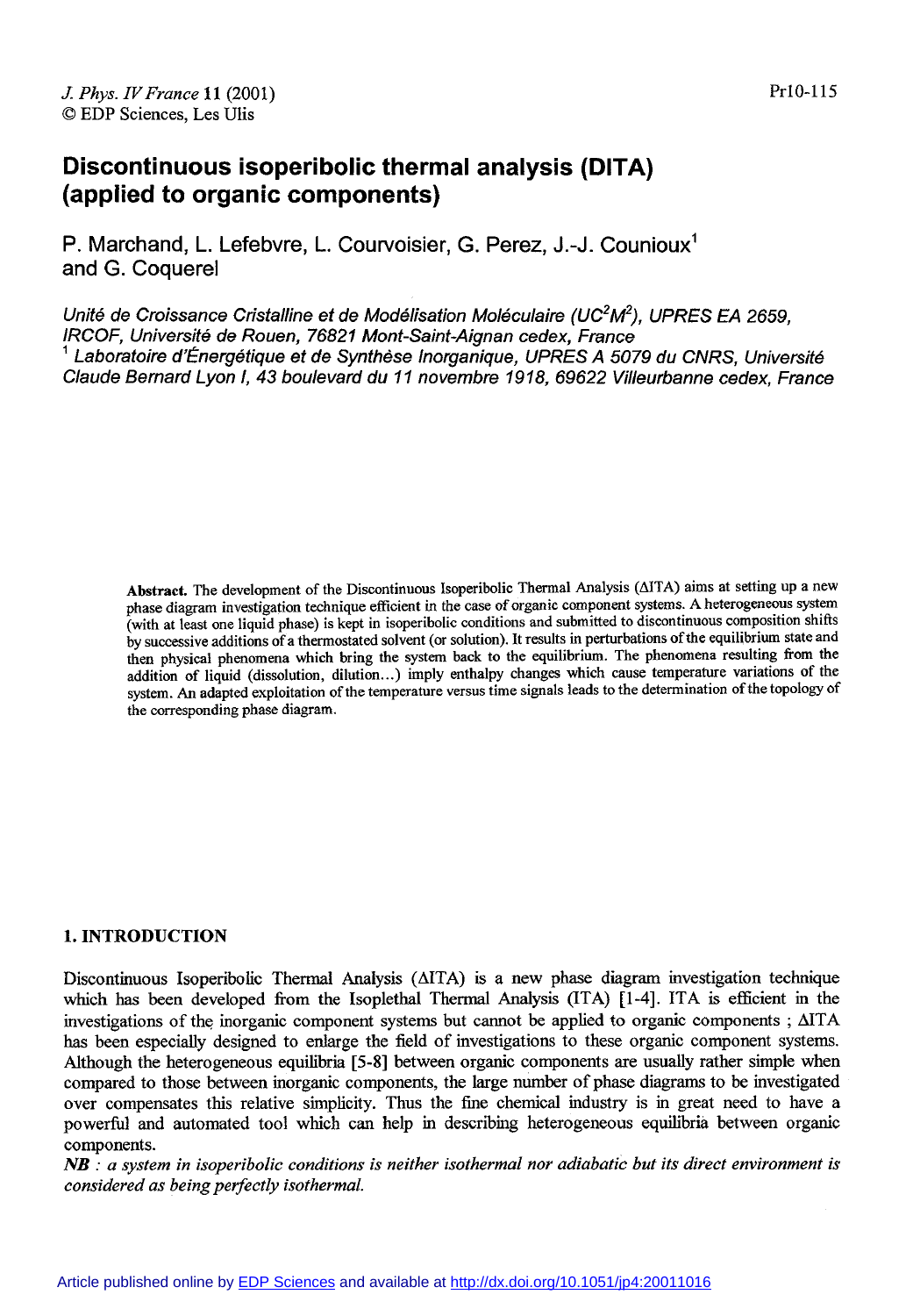# Pr10-116

### JOURNAL DE PHYSIQUE IV

# **2.** PRINCIPLE

For any heterogeneous system : *the appearance or the disappearance of at least one phase leads to a discontinuity of the physical properties of the system versus composition.* 

The reciprocal statement means that : *the detection of a discontinuity in a physical property of the system versus composition reveals the appearance or the disappearance of at least one phase.* 

A phase appears or disappears (by changing the composition) if, and only if, a boundary has been crossed on the corresponding phase diagram. So by detecting discontinuities in the physical properties versus composition, it is possible to determine phase diagrams.

In the case of  $\triangle$ ITA the physical property monitored is temperature. Actually temperature variations of the system maintained in isoperibolic conditions due to discontinuous composition shifts. Each shift, performed by (quasi)instantaneous addition of solvent (or solution), brings suddenly the system out of equilibrium. The system evolves immediately towards a new equilibrium by means of physical transformations like dissolution, dilution, crystallization, etc ... The enthalpy changes related to these transformations imply temperature variations. An adapted exploitation of the temperature versus time data leads to the detection of the corresponding discontinuities.

# **3.** EXPERIMENTAL

# 3.1 Compulsory experimental conditions

Any  $\Delta$ ITA experiment must be carried out in special conditions.

The heterogeneous system investigated must contain at least one liquid phase in sufficient quantity so that an efficient stirring can be applied (this in order to obtain a proper use of the temperature probe). The system must be kept in isoperibolic conditions. The solvent (or solution) added must be perfectly thermostated and its addition has to be performed as fast as possible. The very low magnitude temperature variations must be detected by a highly sensitive thermometer and recorded. In order to save time, the whole device must be automated.

# **3.2** Experimental setup description (cf. figure 1)

# $(A)$ : Isoperibolic conditions

The heterogeneous system is placed in a test tube, itself submerged in water in a double-wall linked to a thermostat. A large Dewar flask covers the double-wall to prevent thermal perturbation from the outside.

### (B) : Thermostated solvent (or solution) added

The amount of solvent (or solution) added for each addition must be perfectly thermostated. It is brought to the system through several turns of a tube submerged in water in the double-wall (resident time at least two hours). The additions are performed by a syringe pusher which allows such fast and accurate additions.

(C) : Homogenization of the system

The system is simply magnetically stirred.

# $(D)$ : Temperature variations detection

A temperature probe linked to a high sensitive thermometer (resolution :  $10^{-3}$  K) provides the temperature versus time variations monitoring. Indeed the phenomena that occur with organic components systems imply very low temperature variations (typically some  $10^{-2}$  K).

# *(E)* : Monitoring and automation

A computer performs the monitoring of the experiment (gathering of the temperature versus time data) and its automation (addition of solvent (or solution) by controlling the syringe pusher) thanks to an original program developed in our lab.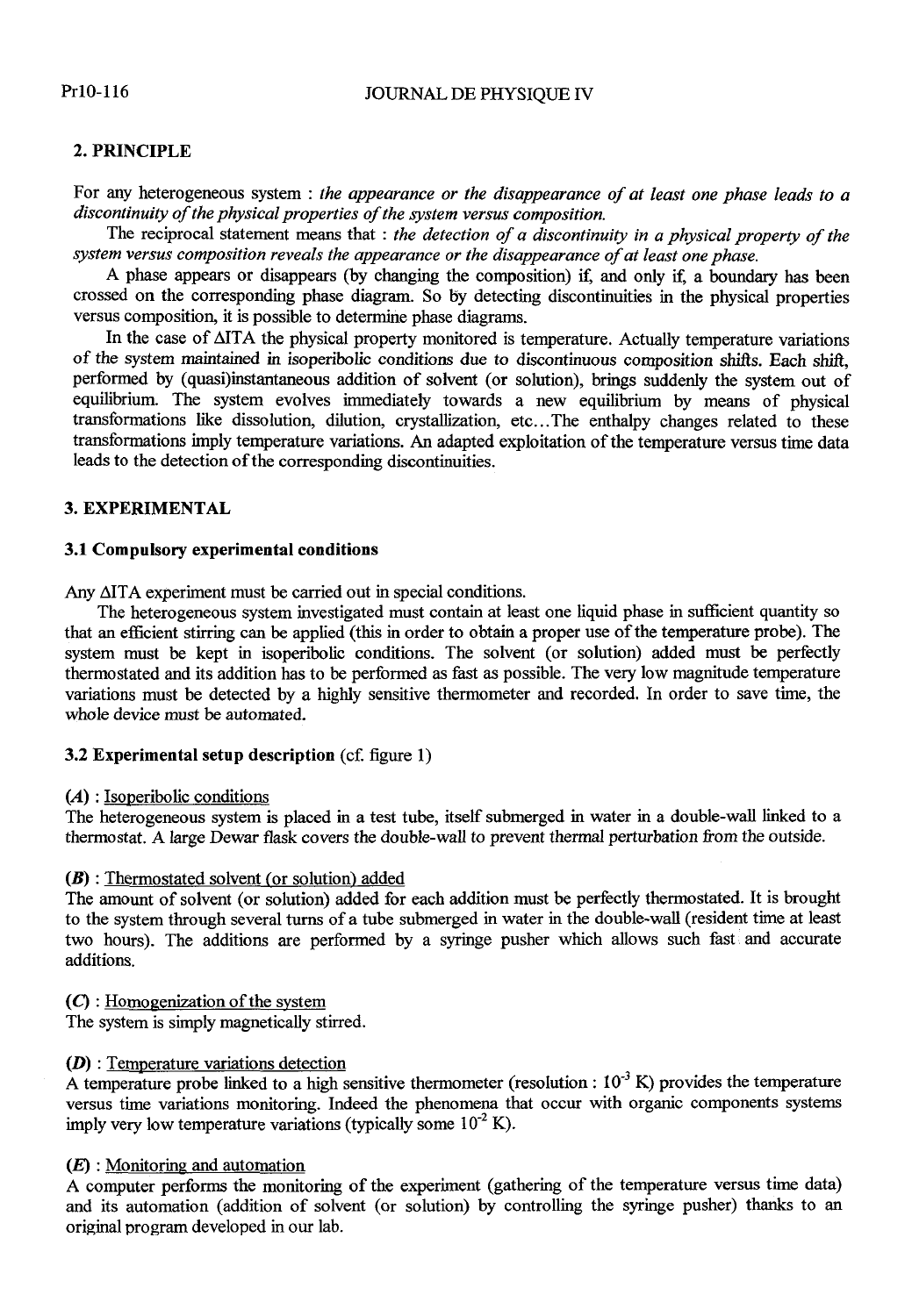

**Figure 1. Experimental device schematic representation.**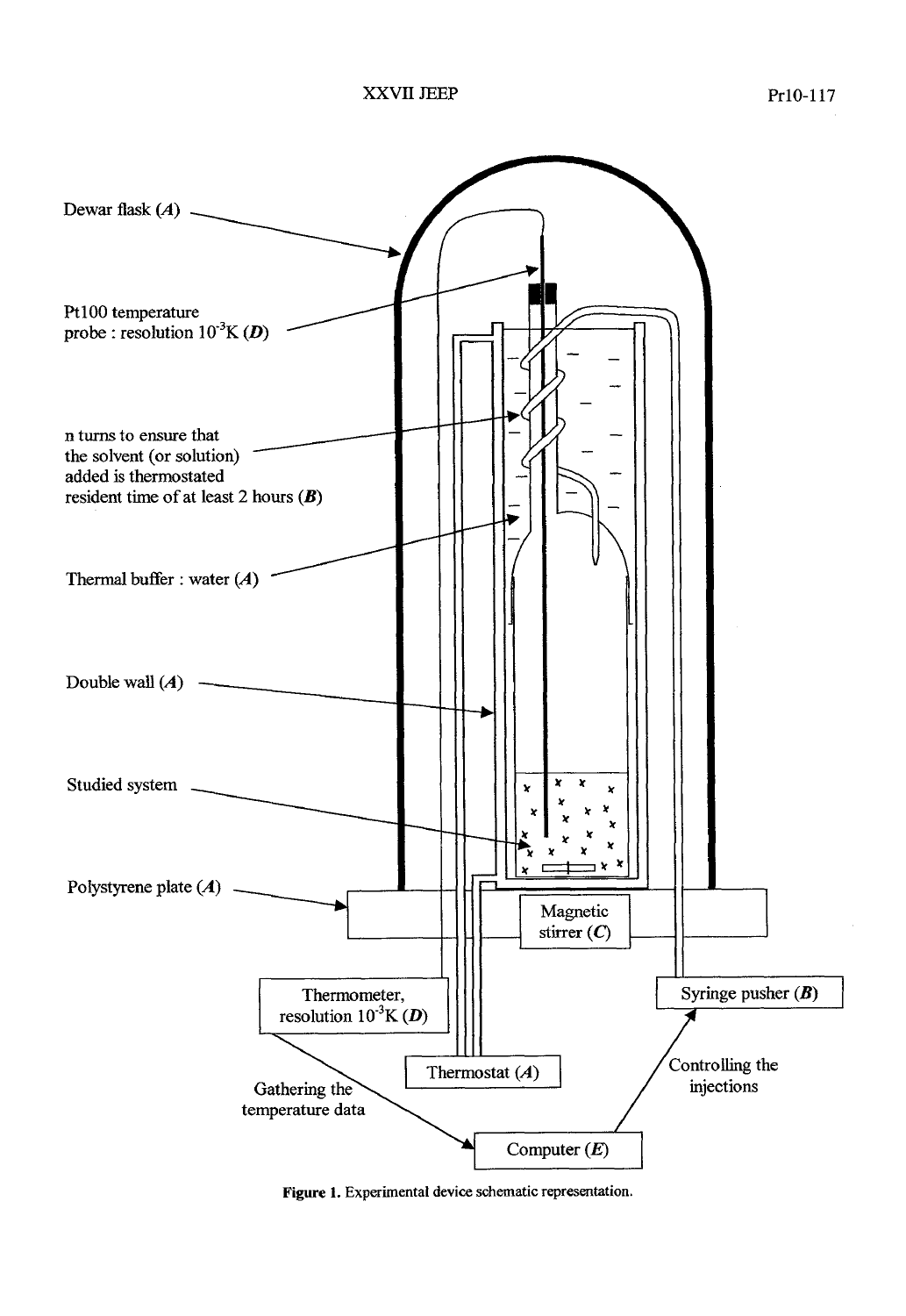# **3.3 Experimental data after a single addition of solvent**

Each solvent (or solution) addition implies the recording of one elementary signal : the relative temperature of the system  $(AT)$  versus time (t), in practice the temperature is recorded every second. A sudden temperature variation is followed by a slow spontaneous relaxation process. Practically a whole signal lasts about 20 minutes (cf. figure 2) and a total experiment is made of about 20 elementary signals.



**Figure 2. Typical elementary signal (case of a simple dissolution).** 

 $N$ **B** : the relative temperature  $\Delta T$  is defined as the difference between the temperature of the investigated *system and its direct environment.* 

# **4. EXPLOITATION**

# **4.1 Theoretical interpretation**

During an elementary signal, two energy changes can be contemplated : the enthalpy exchanged  $(\Delta H)$  due to the physical phenomena and the heat exchanged (Q) due to the temperature difference between the system and its direct environment. The evolution of these energy changes versus time  $(\Delta H(t))$  and  $Q(t)$ ) can be related to the relative temperature of the system versus time  $(\Delta T(t))$ .

The limit conditions of the energy changes are easily expressed :  $\Delta H(0)=0$  and  $\Delta H(+\infty)$  is the total enthalpy exchanged during the elementary signal  $Q(0)=0$  and  $Q(+\infty)=-\Delta H(+\infty)$  (1) The relative temperature of the system can be related to the heat flow exchanged by the Newton's law :  $dQ(t)/dt = k \Delta T(t)$  where k is a time independent constant (2)

The total integration of an elementary signal can be written :

$$
I = 0 \int^{+\infty} \Delta T(t) \, dt \tag{3}
$$

according to (2):  
\n
$$
\Delta T(t).dt = -dQ(t)/k
$$
\n
$$
\Rightarrow I = -1/k \times {}_0f^{+\infty}dQ(t) = -1/k \times [Q(+\infty)-Q(0)]
$$
\naccording to (1):  
\n
$$
I = \Delta H(+\infty)/k
$$
\n(4)

This result does not depend on the nature, the number and the kinetics of the phenomena that occur.

# **4.2 Exploitation**

According to (4), the integration value of an elementary signal is directly proportional to the enthalpy exchanged. So by plotting the cumulated integration values versus the composition of the system, slope disruptions can be detected by extrapolation and interpreted as discontinuities of the enthalpy changes versus composition.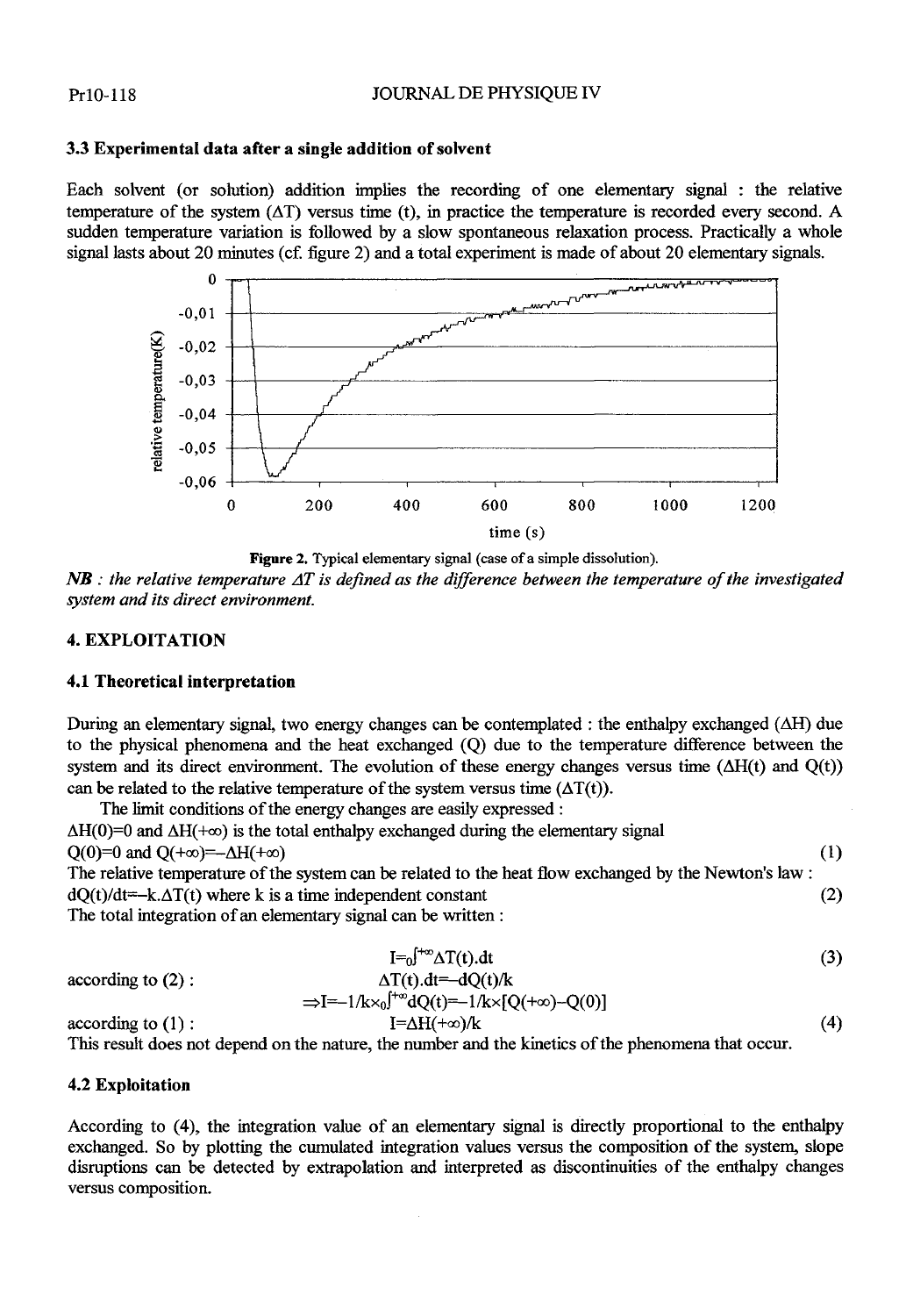# **5. PRACTICAL EXAMPLES**

Two examples are given below to illustrate the practical possibilities of AITA.

### **5.1 Ternary system** : **enantiomer couple in a solvent**

The system studied is made of a couple of enantiomers  $((+)$  and  $(-)$  5-(4'-methylphenyl)-5methylhydantoin, hereafter **17H)** and an organic solvent : 2MeEtOH. The enantiomers crystallize as a conglomerate (cf. figure **3).** *All* the analyses are performed at 298.15K.



Figure 3. Isothermal section of the phase diagram of the system  $(\pm)17H/2MeOEtOH$  (out of scale).

A fist isoplethal section is performed by adding solvent to the pure enantiomer. One discontinuity is detected (cf. figure 4).



Figure 4. Exploitation plot, pure enantiomer/solvent isoplethal section.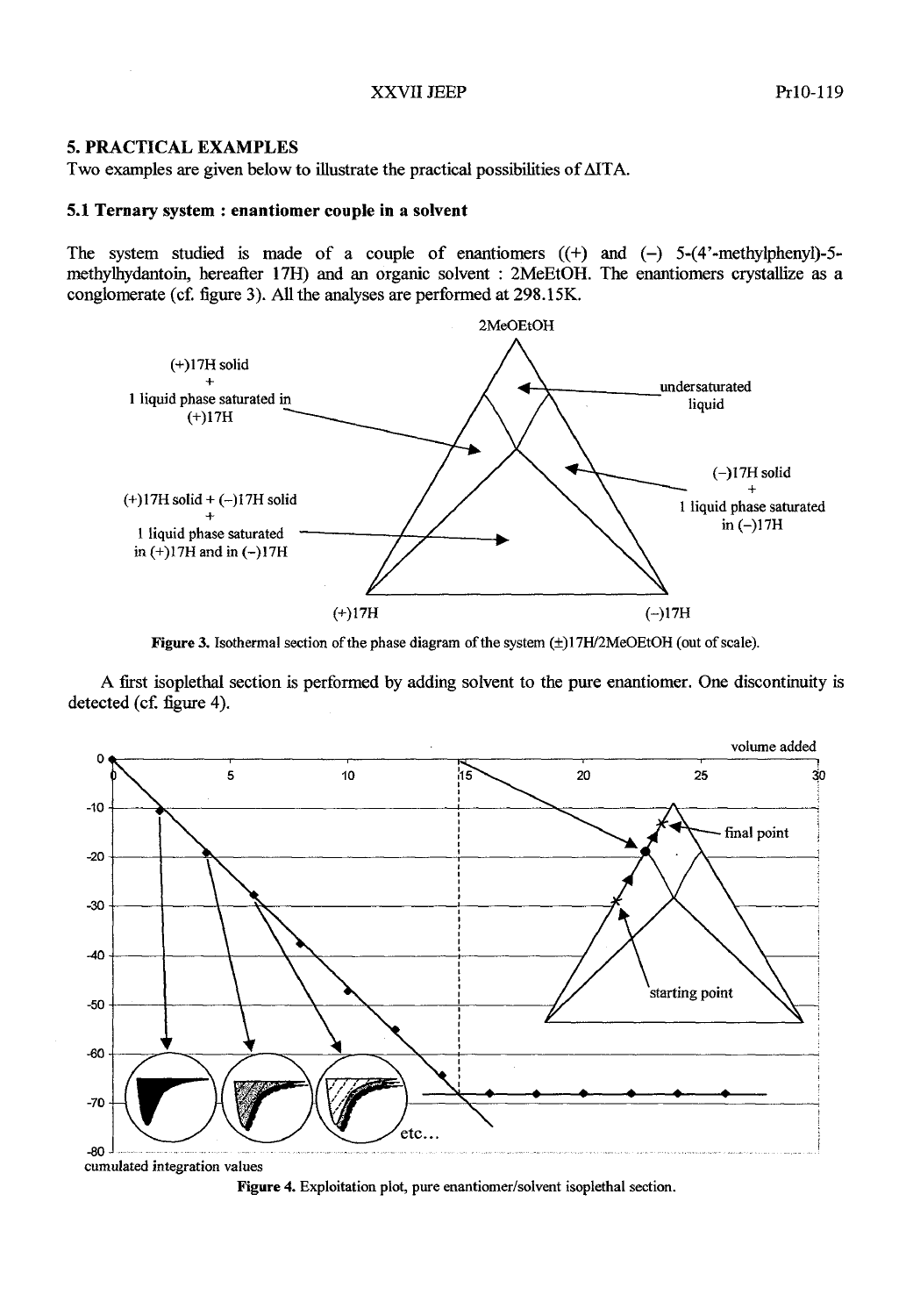

Second experiment : racemic mixture/solvent isoplethal section (cf. figure 5), one discontinuity detected.

**Figure 5. Exploitation plot, racemic mixture/solvent isoplethal section.** 

**A third isoplethal section is performed by adding solvent to a 20% e.e. mixture (cf. figure 6). Two discontinuities are detected.** 



**Figure 6. Exploitation plot, 20% e.e. mixture/solvent isoplethal section.**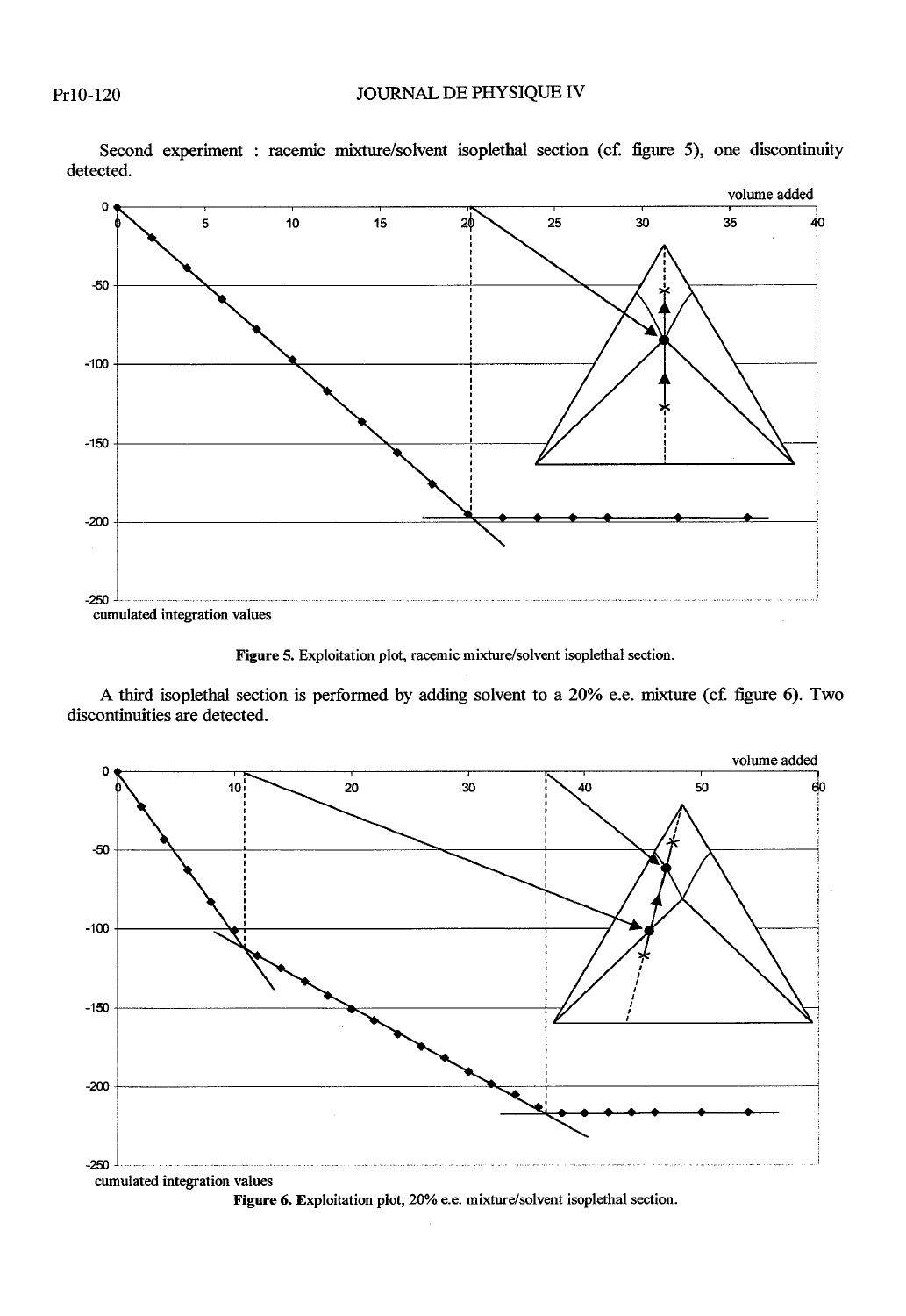# XXVII JEEP Pr10-121

These experimental results confirm the existence of the conglomerate, moreover the quantitative determination of the composition points on the phase diagram admits an error about 1% and fits well with the topological rules of phase diagrams.



# **5.2 Binary system** : **miscibility gap of the waterlphenol system**